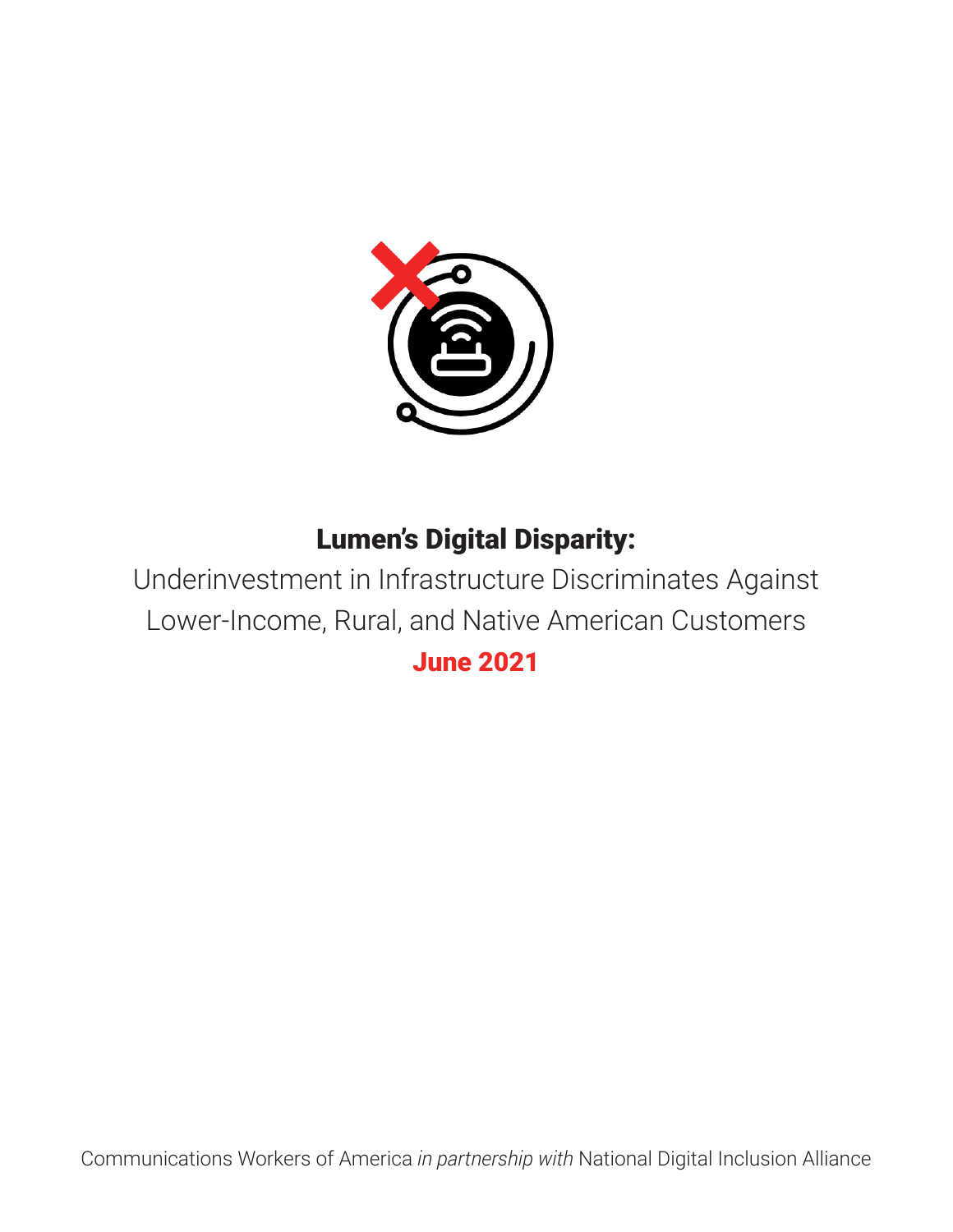### <span id="page-1-0"></span>Executive Summary

Lumen Technologies (formerly known as CenturyLink) is making the digital divide worse and failing its customers and workers by not investing adequately in the essential fiberoptic buildout that is the standard for broadband networks worldwide. An analysis of Lumen's network in states where the company has more than 100,000 households in its service area, interviews with Lumen technicians, and reports by customers in Lumen's service area show that its service in large parts of its footprint<sup>1</sup> is below the Federal Communications Commission's broadband definition of 25/3 Mbps and demonstrates Lumen's failure to build fiber to much of its service area.

- Thirty-nine percent of households in Lumen's footprint do not have access to speeds that meet the FCC's definition of broadband.
- This underinvestment is especially devastating for rural communities, which make up more than half (57%) of the counties in the Lumen footprint and struggle with access to essential broadband services.
- The median income for households with fiber available is 12 percent higher than in areas with DSL (Digital Subscriber Line) service only. The median income of households with access to fiber is \$62,649, while the median income of households with only access to DSL is \$56,123.
- The company targets wealthy areas 42 percent of households with access to fiber are in census blocks with median incomes above \$75,000 - while leaving behind lower income areas, with only 7 percent of Lumen's fiber network in census blocks with median incomes below \$35,000.
- In counties with higher populations of Native Americans (more than 25% of households) only about 5.2 percent have access to fiber-to-the-home service and 50 percent only have DSL access.

This analysis uses data submitted by Lumen to the FCC as part of its mandatory semiannual Form 477 reports. Due to data collection issues the FCC has only recently addressed, Form 477 data show an overly optimistic representation of Lumen's network.[2](#page-10-0) For example, the Form 477 data show over 8 million households in the Lumen footprint have fiber-to-the-home broadband service available to them, while Lumen's first quarter 2021 earnings report indicates the company only has 2.5 million "fiber-enabled" households. The disparity in Lumen's network deployment may be significantly worse than reported to the FCC.

Lumen's employees -- many of whom are Communications Workers of America (CWA) members -- know the company could do much more to connect its customers to highspeed internet if it invested in upgrading its wireline network with fiber. They know the company's recent job cuts -- more than 4,500 union represented employees since 2017 - are hobbling the company's ability to meet the critical need for broadband infrastructure.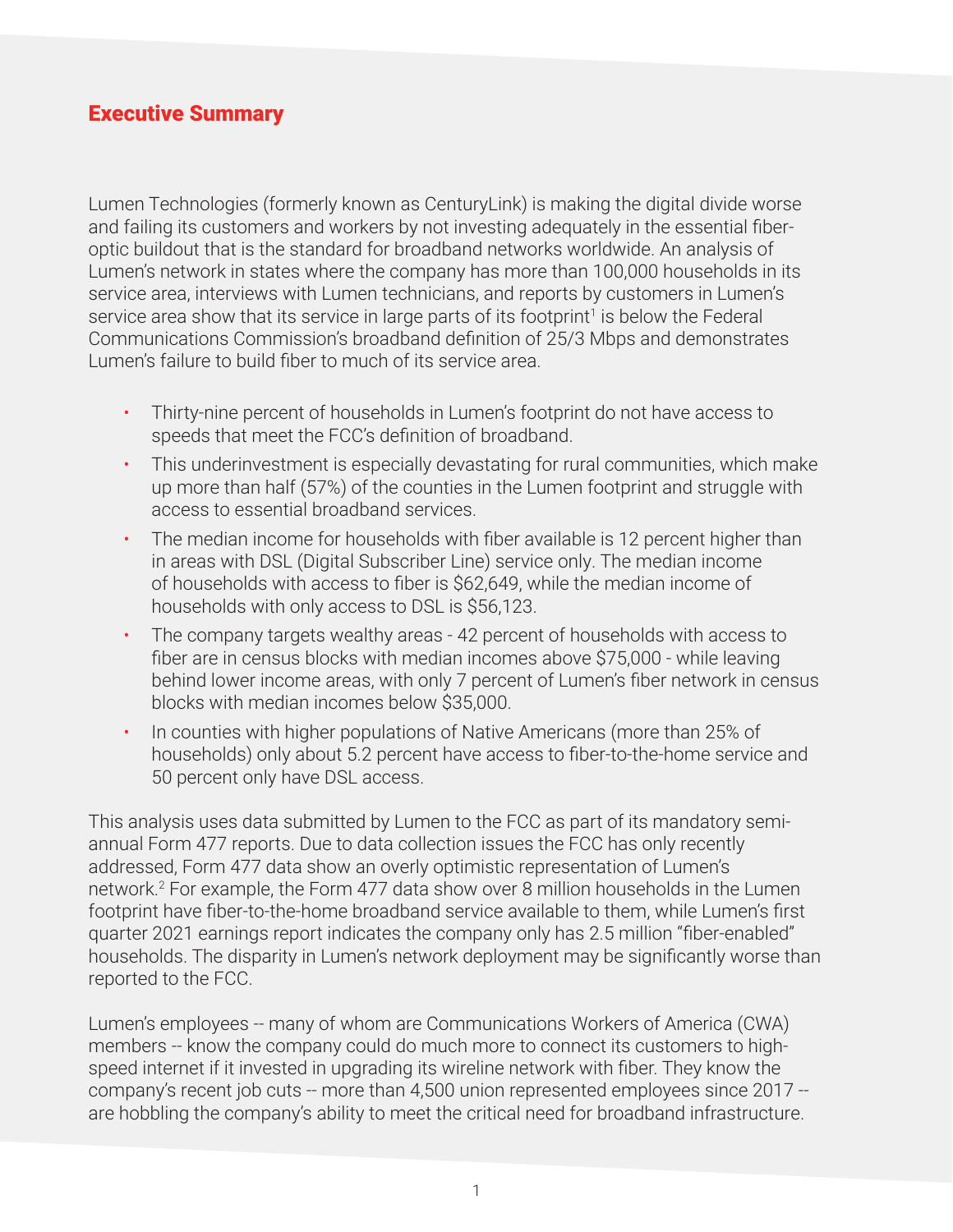### <span id="page-2-0"></span>**Background**

Across the country, the private sector has failed to deliver affordable broadband for all. Major broadband providers, both telecom and cable, chose not to build their networks to areas they deem less profitable, and declined to upgrade many existing customers left behind using outdated technology. The result of private sector underinvestment combined with decades of deregulation at the federal and state levels is a persistent and deeply harmful digital divide.

Providers like Lumen know that not all broadband technologies are created equal. Wireline is superior to wireless service, and fiber is the best available wireline technology.[3](#page-10-0) Fiber internet uses optic lines that are made of many small fibers of glass. With this method, data is sent at the speed of light. As a result, fiber connections deliver faster download (250-1,000Mbps) and upload (250-1,000Mbps) speeds than DSL (5 to 35Mbps) and cable (25-500Mbps range). For fiber connections, unlike DSL and cable connections, speeds are symmetrical (upload and download speeds are equal), which is important for video conferencing and other applications that exchange large amounts of data. In addition, fiber technology is less susceptible to deterioration and environmental conditions like storms and electrical interference than copper and other materials that DSL and cable rely on. Some broadband companies deploy VDSL (Very High Speed Digital Subscriber Line), a newer technology that uses fiber optic cable to connect nodes in the neighborhood and then copper lines from the nodes to the home. VDSL can reach download speeds of about 25 Mpbs to 50 Mbps, but (like standard DSL) speeds are significantly slower for subscribers more than 1,000 yards from the node.

According to the FCC's most recent Internet Access Services report, 26.4 million households -- 23.8 percent of all households -- do not have a broadband connection that meets the FCC speed benchmark,<sup>[4](#page-10-0)</sup> either because they do not have access, they cannot afford it, do not have a computer, or do not have the skills to use the internet or device.

Broadband access is stratified by race and income. According to Pew Research, 29 percent of Black households and 35 percent of Latinx households do not have a wired broadband connection. For low-income households earning less than \$30,000 per year, 43 percent lack home broadband, compared to 8 percent of households that earn over \$75,000 per year.<sup>5</sup> The Census Bureau recently found that Native American reservations have lower rates of access to broadband than the rest of the country with 39 percent of those living on tribal lands lacking any broadband service.<sup>6</sup>

As one of the country's major broadband providers, with 4.7 million residential and small business subscribers and \$20.5 billion in revenue, Lumen should be part of the solution by meeting customer demand for fiber-optic broadband. But Lumen is reluctant to deploy fiber to areas that are lower income or where customers would not subscribe in sufficient numbers to justify the investment. Since the acquisition of Level 3 Communications in 2017, Lumen has prioritized investments in products for large enterprise customers, edge computing, and content delivery over investments in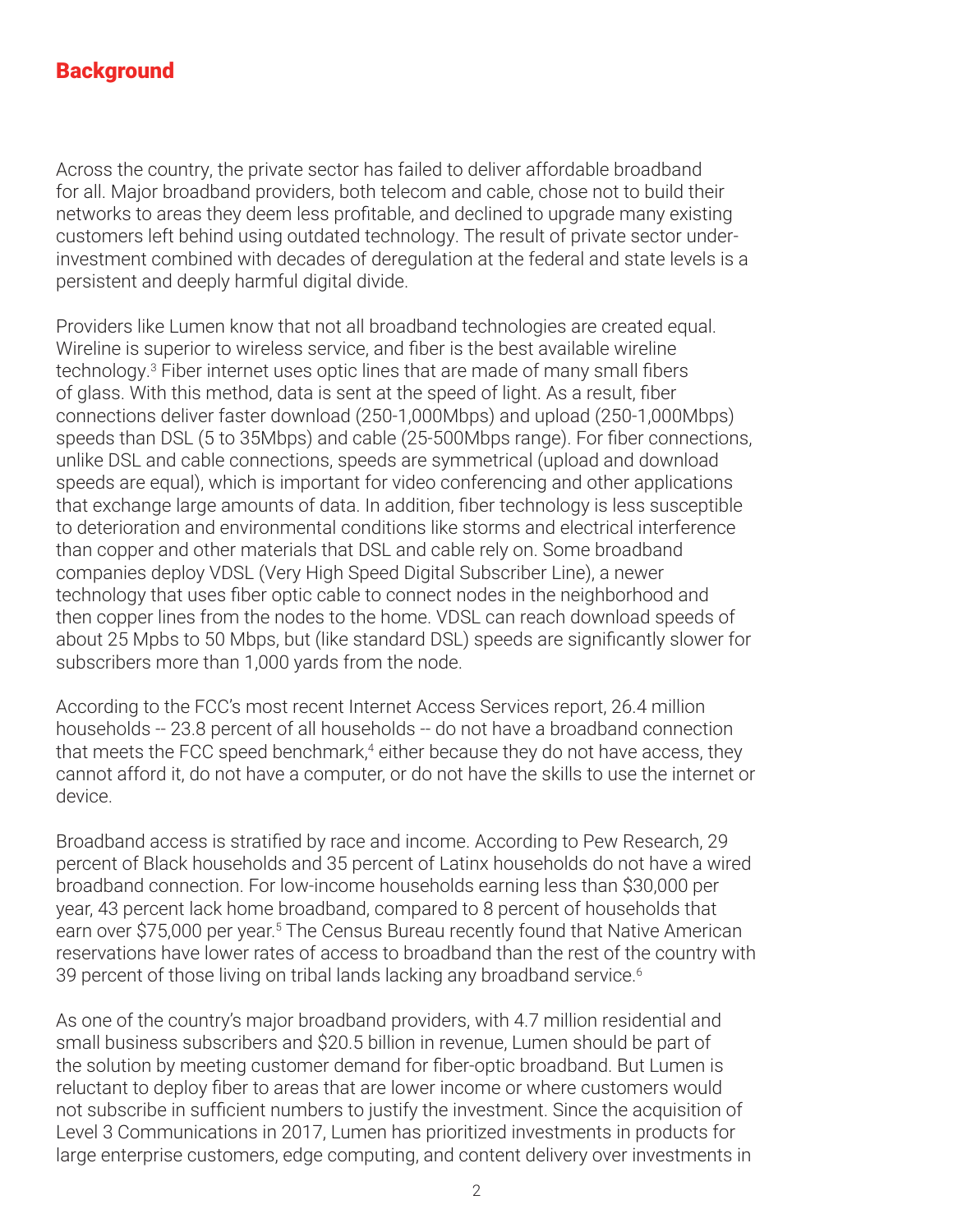<span id="page-3-0"></span>broadband services for residents and small businesses.[7](#page-10-0) Lumen's consumer segment continues to shrink with declines in landline telephone services and DSL subscriptions. However, the company has consistently grown its subscribers in the limited areas where it has upgraded its network and offers service over 100 Mbps.<sup>[8](#page-10-0)</sup>

From 2015 to 2021, Lumen (f/k/a CenturyLink) received \$506 million per year from the FCC's Connect America Fund to build broadband to unserved areas.<sup>[9](#page-10-0)</sup> In 2021, Lumen won \$262 million over ten years in the FCC's Rural Digital Opportunity Fund reverse auction to build fiber to the home in underserved areas.<sup>[10](#page-10-0)</sup>

Lumen hired contractors to complete most of the construction, even as it continues to eliminate union-represented jobs -- the company cut 4,500 union jobs since 2017.[11](#page-10-0)

### Broadband Service in the Lumen Footprint

Using Form 477 data from June 2020, an analysis of the network in the 30 states where Lumen has more than 100,000 households with access to its network (encompassing a total of 21,467,377 households) reveals widespread service below the FCC's broadband definition of 25/3 Mbps and Lumen's disinterest in building fiberoptic cable that is the standard for broadband networks worldwide. Lumen chooses to limit its fiber deployments to more economically privileged customers, leaving lower income and rural customers without adequate access to essential broadband services.

Across this footprint, 19% of households (4 million) only have access to DSL, 44% of households (9.4 million) have VDSL as their fastest technology, and 37% of households (8 million) have access to fiber-to-the-home (FTTH) internet service, as of June 30, 2020. For a full breakdown of Lumen's service availability by state, see Appendix A.

Limited fiber build-out: Lumen has made fiberto-the-home available to fewer than 40 percent of the households in its footprint (8,049,226 households with fiber access out of 21,467,377 total households). Lumen's fiber-to-the-home buildout is worst in Michigan where only 14 households (.01 percent of Lumen's footprint) have fiber access, followed by New Jersey (0.3 percent), Indiana (0.3 percent), and Tennessee (.9 percent).

#### Failure to meet FCC broadband benchmark:

In addition to inadequate fiber deployment levels, Lumen's internet speeds fall short of modern standards. For 39 percent of the households in its network footprint, Lumen's internet service does not meet the FCC's 25/3 Mbps benchmark to be considered broadband.

Lumen Network by Technology

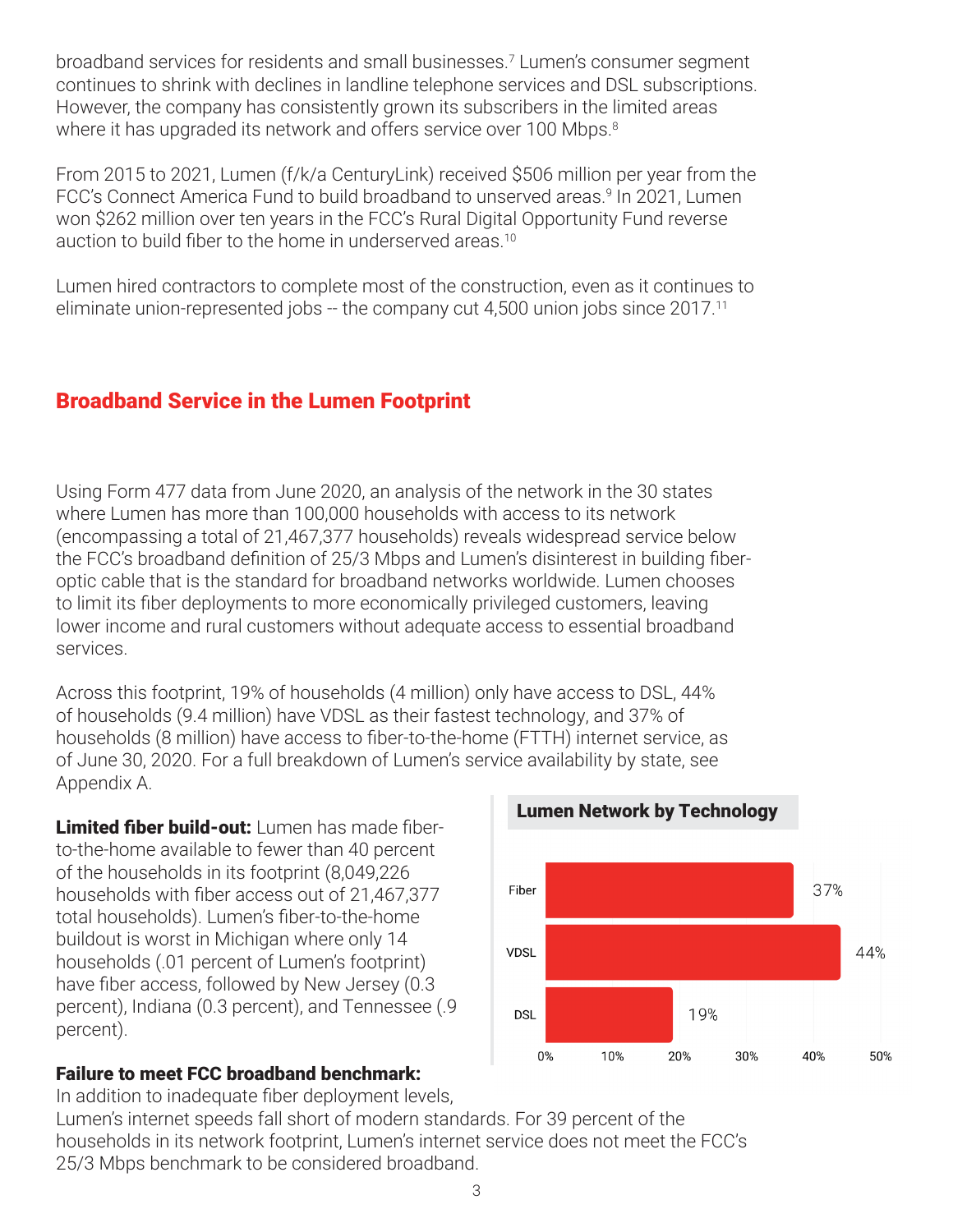<span id="page-4-0"></span>In 10 of the top 30 Lumen states – Alabama, Iowa, Indiana, Michigan, Montana, North Dakota, Ohio, South Dakota, Tennessee, and Wyoming – a majority of each state's households do not have access to 25/3 broadband from Lumen. It's even worse in some states: For 71 percent of its network footprint in Montana and for 68 percent of its network footprint in Wyoming, Lumen's internet service does not meet the FCC's benchmark.

**Lumen is leaving rural communities stuck in the slow lane.** On average, rural households in the U.S. have lower income.<sup>[12](#page-10-0)</sup> Depriving rural communities of access to essential broadband services prevents them from fully participating in the economy and civic life. Fifty-two percent of households in predominantly rural counties do not have access to internet access that meets the FCC definition of broadband, compared to 36 percent in predominantly urban counties.

Across the predominantly rural counties in Lumen's national footprint, only 5.8 percent of households (214,277 out of 3,670,314 households in mostly rural counties) have access to fiber-to-the-home service.

Leaving Native households behind: In 29 counties with Lumen's service area where more than 25 percent of households identify as Native American (62,191 households), only about 5.2 percent have access to fiber-to-the-home service and 50 percent only have DSL access. In these counties, 60 percent of households do not have access to broadband as defined by the FCC (25/3 mbps).

In these counties, the average household income is \$47,476, eighteen percent below the average for the Lumen footprint, \$58,147.

**Income disparities define deployment:** The analysis of the network in Lumen's top 30 states reveals that the company is prioritizing network upgrades to wealthier areas, leaving lower income communities with outdated technologies that won't keep up with modern broadband usage. In Lumen's service areas, the median income for

households with fiber available is 12 percent higher than in areas with DSL only. The median income of households with access to fiber is \$62,649, while the median income of households with only access to DSL is \$56,123. A similar disparity in income exists for households where Lumen does not meet the FCC definition of broadband.

A closer look at the census blocks within the counties where Lumen deployed fiber to the home reveals an even starker contrast by median household income.<sup>[13](#page-10-0)</sup> Forty-two percent of the households with access to fiber broadband were in census blocks with median household incomes above \$75,000 per year



## Proportion of Fiber Network Deployed to Census Block By Income

(3,373,854 of 8,049,226 households), compared to seven percent of the households with access to fiber broadband that were in census blocks with median household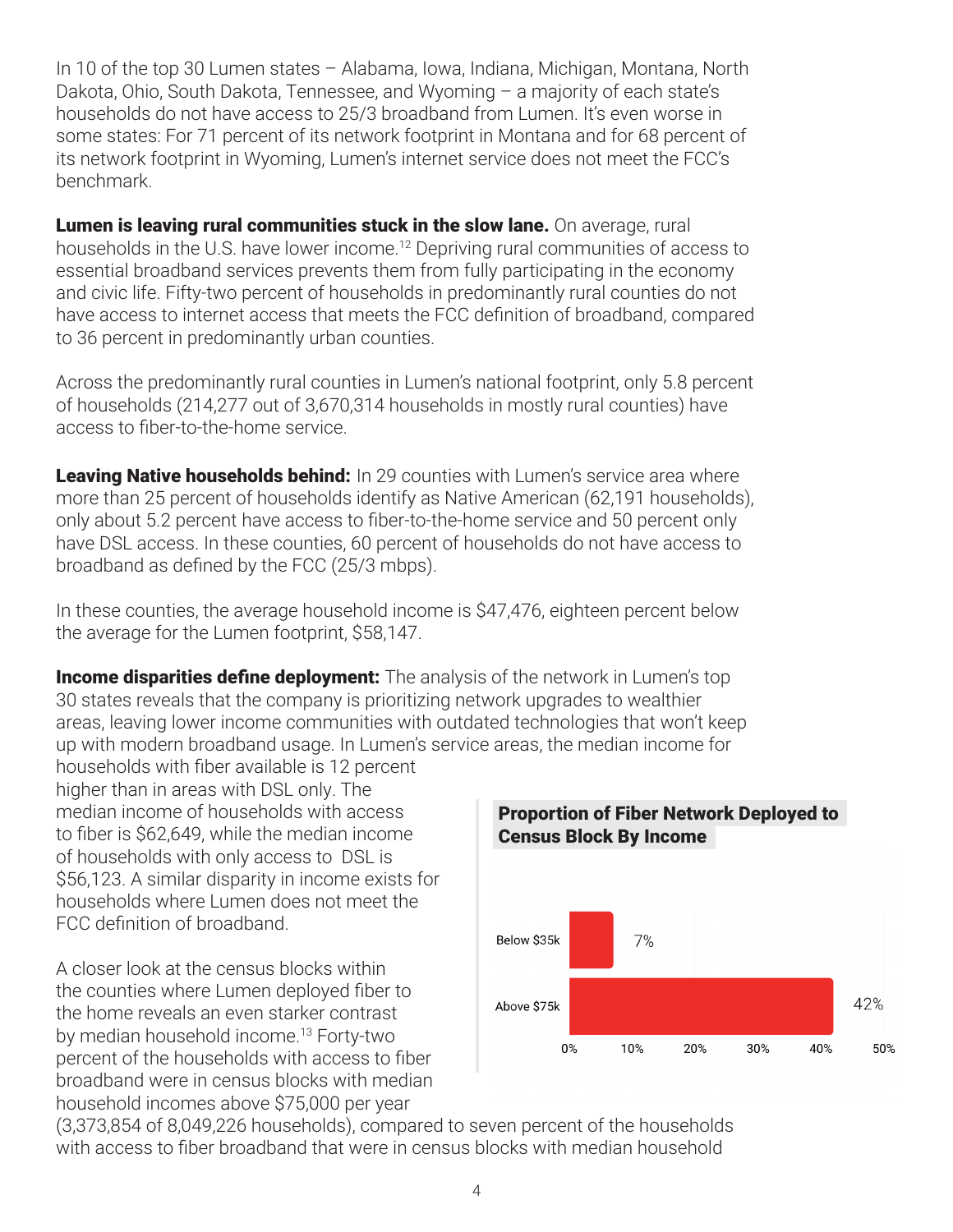incomes below \$35,000 per year (591,863 of 8,049,226 households).

Looking at households in the Lumen network that have access to broadband as defined by the FCC (25mbps down/3mbps up), 34% of the households that meet this definition are in census blocks that have median incomes above \$75,000, while only 9% of its broadband network is in census blocks with less than \$35,000 median income.

#### New Mexico

% of Lumen network without fiber access: 46% % of Lumen network that does not meet FCC broadband standard: 43% % of rural households that do not meet FCC broadband standard: **58%** Average income of fiber-enabled households: \$54,960 Average income of households with only DSL: \$44,000

#### Colorado

% of Lumen network without fiber access: 38% % of Lumen network that does not meet FCC broadband standard: 30% % of rural households that do not meet FCC broadband standard: 52% Average income of fiber-enabled households: \$74,972 Average income of households with only DSL: \$61,976

#### Arizona

% of Lumen network without fiber access: 37% % of Lumen network that does not meet FCC broadband standard: 33% % of rural households that do not meet FCC broadband standard: **100%** Average income of fiber-enabled households: \$62,720 Average income of households with only DSL: \$48,456

#### Texas

% of Lumen network without fiber access: 90% % of Lumen network that does not meet FCC broadband standard: 45% % of rural households that do not meet FCC broadband standard: 56% Average income of fiber-enabled households: \$67,666 Average income of households with only DSL: \$60,294

#### **Minnesota**

% of Lumen network without fiber access: 46% % of Lumen network that does not meet FCC broadband standard: 35% % of rural households that do not meet FCC broadband standard: 54% Average income of fiber-enabled households: \$75,774 Average income of households with only DSL: \$56,538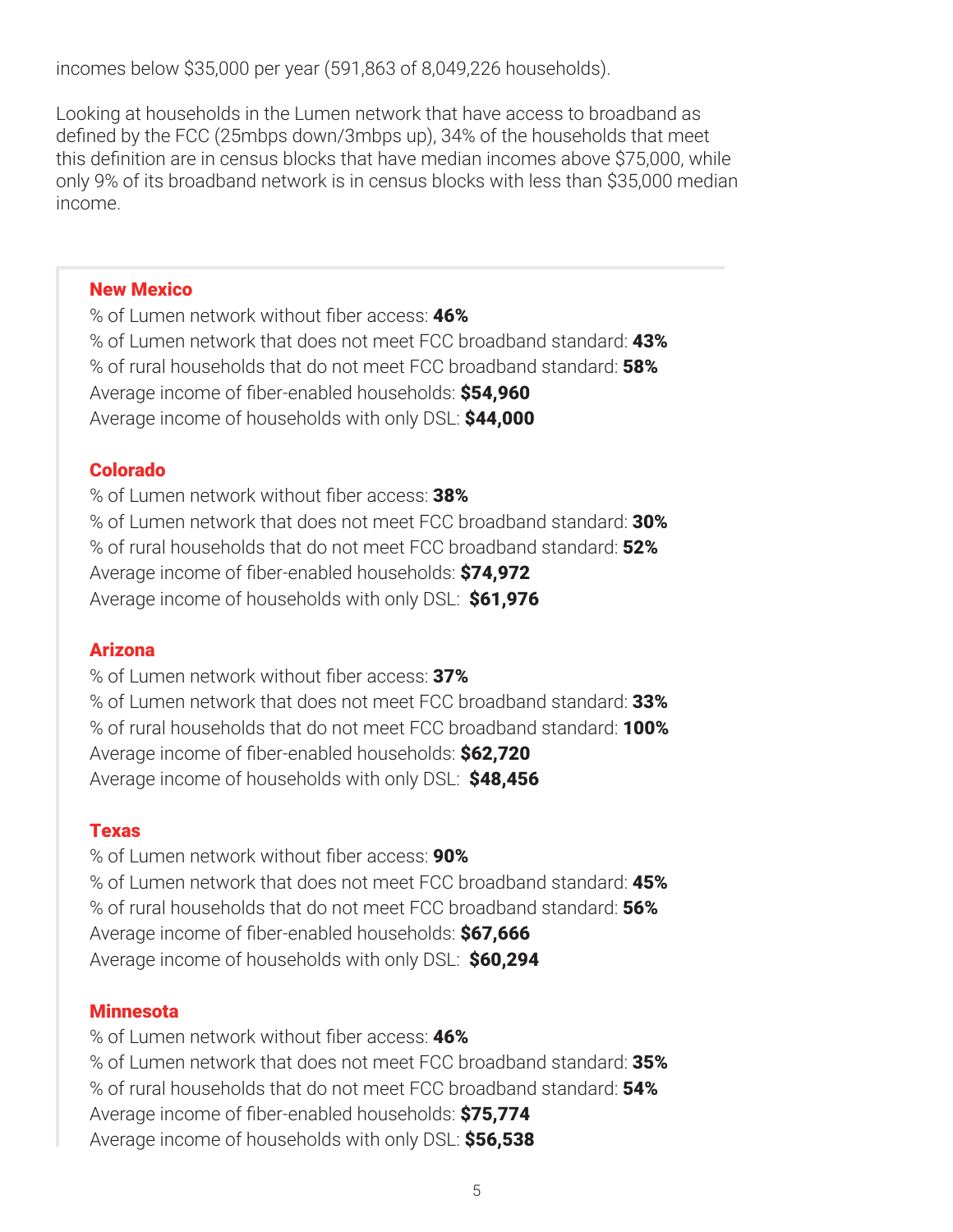### <span id="page-6-0"></span>Lumen Customers Frustrated with Outdated Infrastructure

In Phoenix, a frustrated Lumen customer experiencing home bandwidth issues spoke with a technician who told him that outdated infrastructure was preventing him from reaching advertised speeds.

"The underground wiring had not been updated in our part of the city," Miles Miller said. "The guy told us that if we'd lived 500 feet to the west in another grid, we wouldn't have any speed issues."

Miles Miller is a Program Associate with the National Digital Inclusion Alliance. After Miller learned that residents were getting different speeds depending on wiring infrastructure, he asked when his grid would be updated.

"They told us 'maybe in the next six to 12 months, maybe.' It seemed so wishy-washy and our experience with the initial customer service beforehand was so bad. We decided to drop them then."

Beyond the disconnect between advertised and actual speeds, however, the most frustrating part of the experience for Miller is the cost.

"There are no affordable options in the area. We'd gone with CenturyLink because it was the 'affordable' option," Miller said. "They didn't even offer a refund when we cancelled.["14](#page-10-0)

### Lumen Makes Working and Learning From Home More Difficult During the Pandemic

Lumen's disinterest in improving its broadband network can even be noticed in suburban areas. In August 2020, when the impact of Covid-19 made broadband even more essential to people who were required to work from home, residents of Parker, Colorado complained of extremely slow speeds that made working and learning from home far more difficult.

Denver7 quoted area residents:

*"I mean, I can see ten houses from here that do have internet, and ours just doesn't," said Michael Levy, who said four houses on Ponderosa Lane have internet so slow that they can get email, but forget about streaming video. "It's slightly ahead of two cans and a string that you played telephone when you were a little kid. It's pathetic."*

*Now that more people are working from home and e-learning, CenturyLink's slow speeds have become a liability.*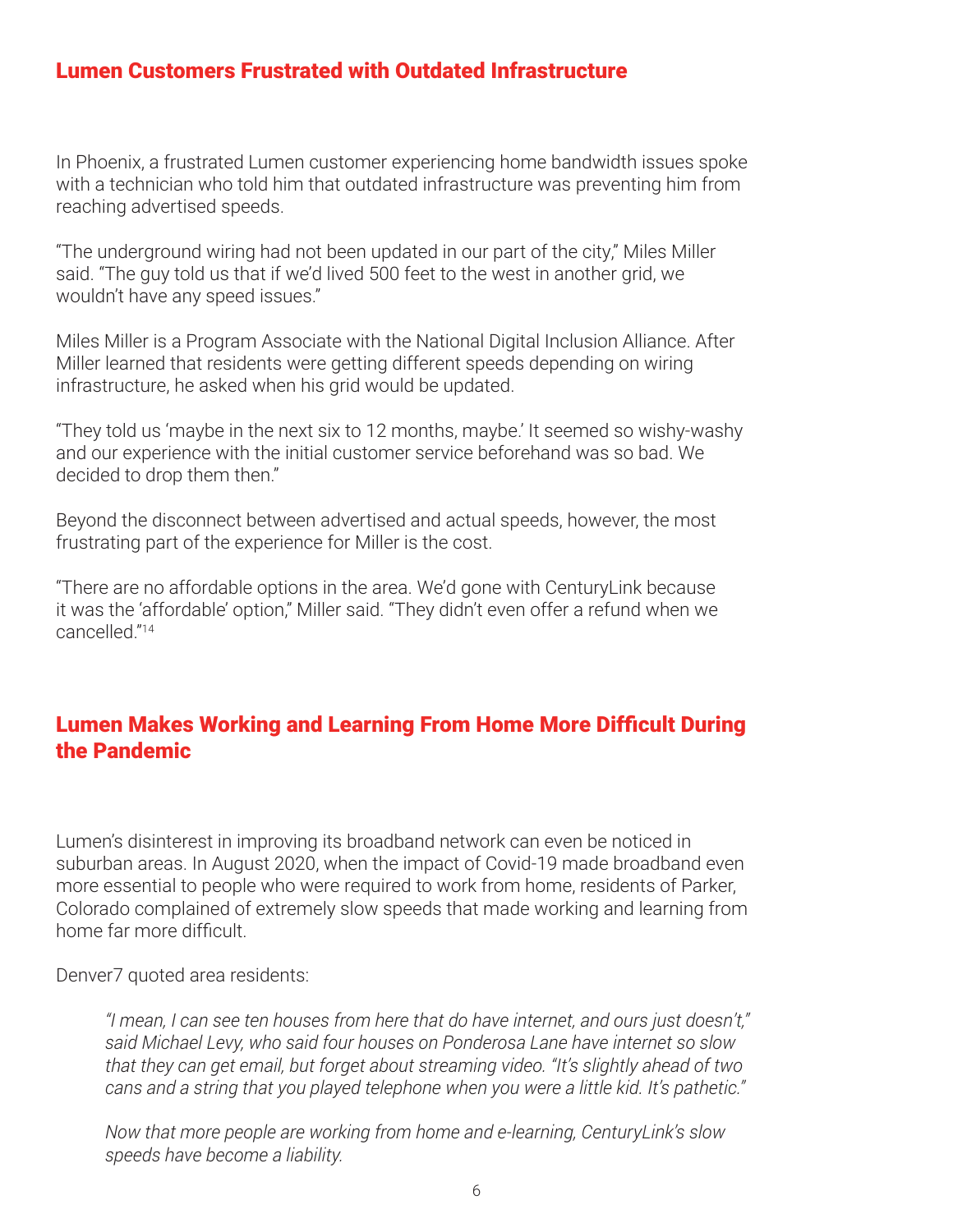<span id="page-7-0"></span>*"I have to be on video calls. I have to share documents," said Kelly Ellingson, who has lived in the home for 15 years. "And I go through numerous occasions every single work day where my internet connection causes the video to fail. Documents can't load, and it's really hard for me to do my job."*

Lumen (then known as CenturyLink) responded to the Denver7 story: "expanding in certain areas is not economically feasible without alternative methods, such as publicprivate partnerships.["15](#page-10-0)

In Orlando, WFTV reported on residents that struggle with online schooling in November 2020. One Lumen customer reported relying on less than a 1mbps connection for his childrens' online schooling.[16](#page-11-0)

*"He complained to his provider, CenturyLink, and techs made several repairs, but he says modest improvements didn't restore full service. "So, they struggle, struggle to get us what we paid for. I feel cheated to be honest with you," Clement said.*

### Lumen Workers See the Disparity in the Network

Lumen workers see the disparity in fiber deployment firsthand. A Field Technician in Kansas City hears from Lumen customers complaining about the difference in network quality and broadband speeds.

*As a technician who has worked in the industry for over 30 years, I have experienced the lack of broadband in rural areas not only personally but professionally.* 

*On any given month, I have at least 40 conversations with customers who feel they are not being taken care of and that Lumen doesn't care about them. They know the difference between fiber optics and copper and what it means to their clients, their jobs, and their livelihood because everyone is working from home with COVID and the internet plays a crucial role.* 

*A customer I spoke with the other day can only get six meg, you can barely stream a movie with that, however her neighbors less than a mile away can get 40-80 meg. This plan leaves customers behind and does a great disservice to Lumen. This sets us, as workers, and our customers up to fail. And the optics don't look good, because who lives in the rural areas?...low income people and people of color.*

Another technician in Nebraska reports similar frustrations:

*Before divestiture and deregulation, Northwestern Bell cared about customers and employees. Now, the way I see it, Lumen is not spending money on building fiber in*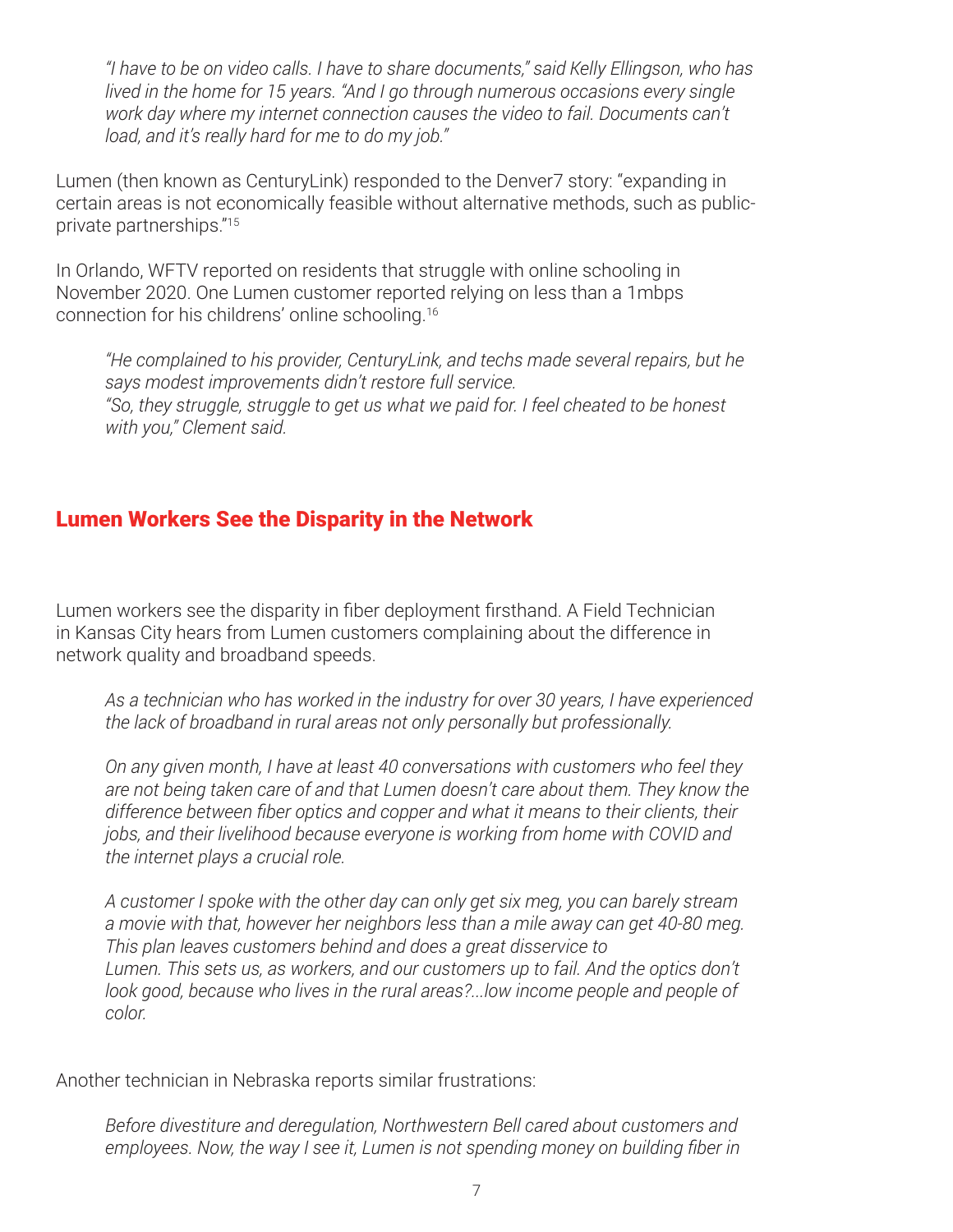<span id="page-8-0"></span>*our state, with the exception of a limited number of neighborhoods in a handful of towns. I myself do not have fiber to the home and I install it for a living.* 

*The other day I worked on a repair job for a clinic which was unable to process blood work for two days because their internet was down due to a bad cable pair. As a technician in the community, I hear all the stories and face the frustration. Internet service does not seem to be considered essential and that has to change.*

Customer complaints about inadequate service and delayed repairs create challenges on the job, adding to technicians' workload and stress. Moreover, the refusal to invest in fiber affects conditions on the job going forward. Technicians face job insecurity due to Lumen's job cuts, which have hobbled the company's ability to rapidly deploy fiber. Investment in next-generation networks would support both customers and good job conditions for Lumen's workforce.

### Recommendations

- Lumen should invest in next-generation networks -- Lumen Technologies should commit to capital investment in fiber deployment that would double the number of households passed by fiber in two years. If Lumen invests one quarter of its annual free cash flow, projected to be \$2.8 to \$3 billion in 2021, into rapid fiber deployment, it could deploy fiber to more than 560,000 locations per year in addition to its current deployment plans.<sup>[17](#page-11-0)</sup> In 2020, Lumen built fiber to the home to about 400,000 households.<sup>[18](#page-11-0)</sup>
- Lumen should pursue federal funding opportunities to build fiber infrastructure in underserved areas with its union represented employees.
- Lumen should stop leaving rural communities behind -- Lumen must upgrade its network in rural communities to meet the FCC's broadband definition, at least, and accelerate its efforts to deploy next-generation fiber.
- Lumen should prioritize Tribal Areas for fiber deployment to bring their access to essential infrastructure up to par with urban communities within the Lumen network footprint.
- Lumen should invest in a low-income product and agree to bulk sales of its wireline service to school districts and other public entities that redistribute plans to households.
- Lumen should build its fiber networks with its union represented employees and stop outsourcing work to subcontractors in order to pay lower wages and avoid being held legally responsible for the subcontractors' conduct. In particular, the company should stop its practice of outsourcing publicly-funded broadband to non-union contractors.<sup>[19](#page-11-0)</sup>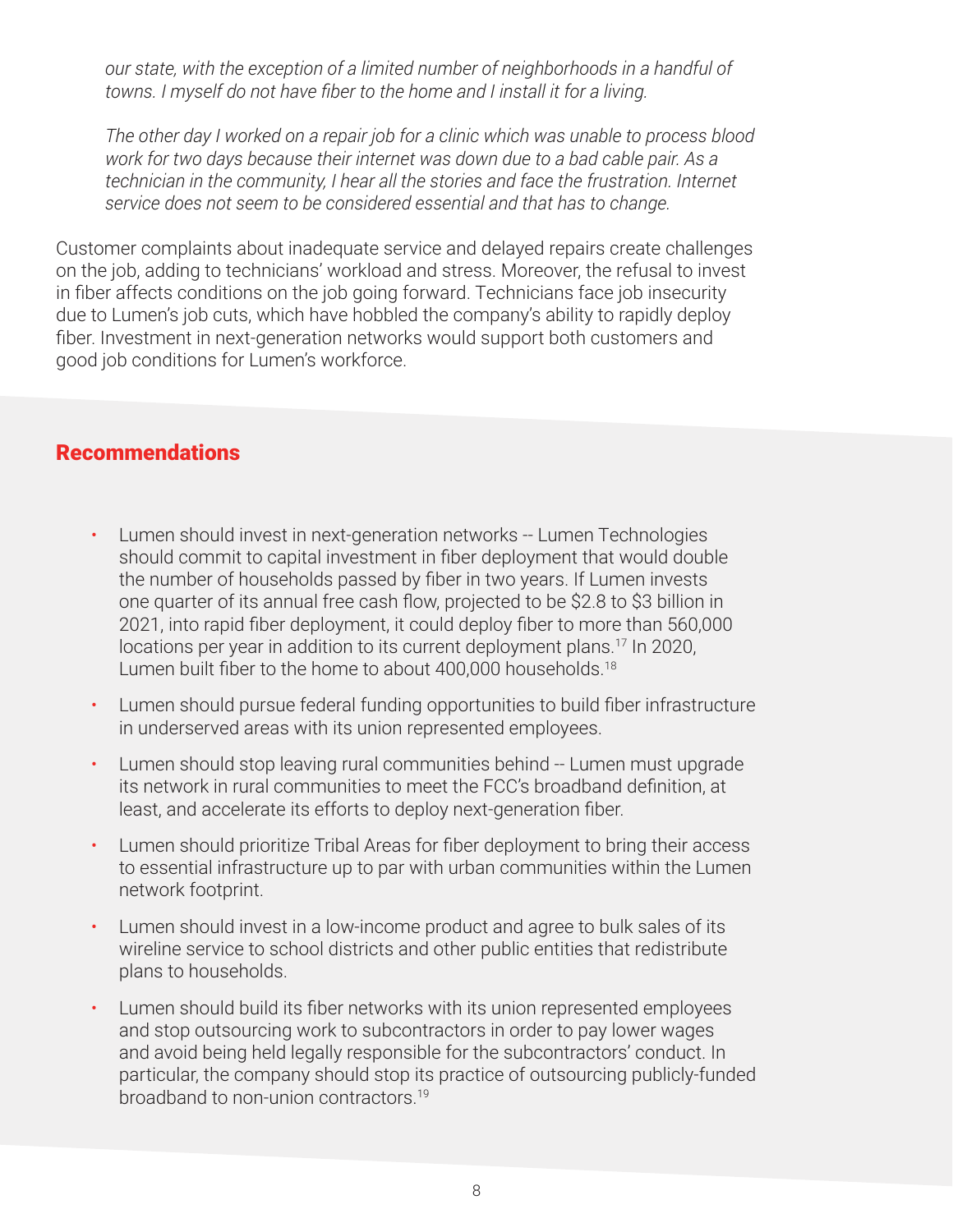# <span id="page-9-0"></span>Appendix<sup>20</sup>

| <b>State</b>                                                     | <b>Number of</b><br><b>Households</b><br>with access<br>to Lumen<br>network | % With<br><b>Access to</b><br>Fiber-to-<br>the-Home | % With DSL<br>Only | % That<br><b>Does Not</b><br><b>Meet FCC</b><br><b>Definition of</b><br><b>Broadband</b> | % of Rural<br><b>Households</b><br><b>Without</b><br><b>Access to</b><br><b>Broadband</b><br>as Defined<br>by the FCC | <b>Household</b><br><b>Income with</b><br><b>Access to</b><br><b>Broadband</b><br>as Defined<br>by the FCC | <b>Household</b><br><b>Income</b><br><b>Without</b><br><b>Access to</b><br><b>Broadband</b><br>as Defined<br>by the FCC |
|------------------------------------------------------------------|-----------------------------------------------------------------------------|-----------------------------------------------------|--------------------|------------------------------------------------------------------------------------------|-----------------------------------------------------------------------------------------------------------------------|------------------------------------------------------------------------------------------------------------|-------------------------------------------------------------------------------------------------------------------------|
| <b>AL</b>                                                        | 334,842                                                                     | 8%                                                  | 15%                | 50%                                                                                      | 55%                                                                                                                   | \$50,878                                                                                                   | \$46,375                                                                                                                |
| <b>AR</b>                                                        | 264,091                                                                     | 4%                                                  | 16%                | 44%                                                                                      | 47%                                                                                                                   | \$43,750                                                                                                   | \$44,826                                                                                                                |
| <b>AZ</b>                                                        | 2,303,544                                                                   | 63%                                                 | 15%                | 33%                                                                                      | 100%                                                                                                                  | \$62,697                                                                                                   | \$56,322                                                                                                                |
| co                                                               | 2,055,474                                                                   | 62%                                                 | 17%                | 30%                                                                                      | 52%                                                                                                                   | \$73,542                                                                                                   | \$68,171                                                                                                                |
| <b>FL</b>                                                        | 1,870,317                                                                   | 20%                                                 | 6%                 | 30%                                                                                      | 39%                                                                                                                   | \$57,188                                                                                                   | \$52,763                                                                                                                |
| IA                                                               | 812,938                                                                     | 36%                                                 | 48%                | 53%                                                                                      | 70%                                                                                                                   | \$61,602                                                                                                   | \$55,917                                                                                                                |
| ID                                                               | 437,526                                                                     | 59%                                                 | 24%                | 38%                                                                                      | 64%                                                                                                                   | \$57,232                                                                                                   | \$55,000                                                                                                                |
| IN                                                               | 226,408                                                                     | 1%                                                  | 23%                | 52%                                                                                      | 51%                                                                                                                   | \$57,308                                                                                                   | \$62,500                                                                                                                |
| <b>KS</b>                                                        | 104,404                                                                     | 5%                                                  | 12%                | 43%                                                                                      | 37%                                                                                                                   | \$57,356                                                                                                   | \$54,575                                                                                                                |
| MI                                                               | 109,158                                                                     | 0%                                                  | 30%                | 58%                                                                                      | 58%                                                                                                                   | \$50,357                                                                                                   | \$53,125                                                                                                                |
| <b>MN</b>                                                        | 1,703,120                                                                   | 54%                                                 | 21%                | 35%                                                                                      | 54%                                                                                                                   | \$73,250                                                                                                   | \$64,792                                                                                                                |
| <b>MO</b>                                                        | 595,864                                                                     | 11%                                                 | 14%                | 42%                                                                                      | 46%                                                                                                                   | \$51,549                                                                                                   | \$52,606                                                                                                                |
| <b>MT</b>                                                        | 338,870                                                                     | 18%                                                 | 54%                | 71%                                                                                      | 67%                                                                                                                   | \$61,813                                                                                                   | \$53,859                                                                                                                |
| <b>NC</b>                                                        | 1,356,267                                                                   | 9%                                                  | 9%                 | 42%                                                                                      | 46%                                                                                                                   | \$51,167                                                                                                   | \$47,054                                                                                                                |
| <b>ND</b>                                                        | 158,051                                                                     | 24%                                                 | 57%                | 66%                                                                                      | 70%                                                                                                                   | \$61,199                                                                                                   | \$60,096                                                                                                                |
| <b>NE</b>                                                        | 413,395                                                                     | 38%                                                 | 37%                | 47%                                                                                      | 53%                                                                                                                   | \$66,250                                                                                                   | \$53,587                                                                                                                |
| <b>NJ</b>                                                        | 125,347                                                                     | 1%                                                  | 11%                | 43%                                                                                      | n/a                                                                                                                   | \$103,625                                                                                                  | \$109,625                                                                                                               |
| <b>NM</b>                                                        | 700,095                                                                     | 54%                                                 | 19%                | 43%                                                                                      | 58%                                                                                                                   | \$52,569                                                                                                   | \$48,857                                                                                                                |
| <b>NV</b>                                                        | 798,131                                                                     | 30%                                                 | $4\%$              | 20%                                                                                      | n/a                                                                                                                   | \$61,215                                                                                                   | \$51,442                                                                                                                |
| OH                                                               | 585,682                                                                     | 2%                                                  | 18%                | 58%                                                                                      | 55%                                                                                                                   | \$56,442                                                                                                   | \$62,054                                                                                                                |
| <b>OR</b>                                                        | 1,144,688                                                                   | 52%                                                 | 25%                | 39%                                                                                      | 65%                                                                                                                   | \$64,250                                                                                                   | \$55,208                                                                                                                |
| PA                                                               | 338,195                                                                     | 2%                                                  | 13%                | 49%                                                                                      | 50%                                                                                                                   | \$60,326                                                                                                   | \$63,125                                                                                                                |
| <b>SD</b>                                                        | 214,160                                                                     | 21%                                                 | 52%                | 60%                                                                                      | 61%                                                                                                                   | \$62,422                                                                                                   | \$52,656                                                                                                                |
| <b>TN</b>                                                        | 232,228                                                                     | 1%                                                  | 11%                | 51%                                                                                      | 60%                                                                                                                   | \$46,853                                                                                                   | \$43,657                                                                                                                |
| <b>TX</b>                                                        | 411,946                                                                     | 10%                                                 | 16%                | 45%                                                                                      | 56%                                                                                                                   | \$60,761                                                                                                   | \$58,856                                                                                                                |
| <b>UT</b>                                                        | 840,618                                                                     | 57%                                                 | 21%                | 35%                                                                                      | 75%                                                                                                                   | \$73,254                                                                                                   | \$72,609                                                                                                                |
| <b>VA</b>                                                        | 345,704                                                                     | 2%                                                  | 10%                | 48%                                                                                      | 51%                                                                                                                   | \$51,844                                                                                                   | \$48,750                                                                                                                |
| <b>WA</b>                                                        | 2,020,432                                                                   | 56%                                                 | 20%                | 34%                                                                                      | 65%                                                                                                                   | \$75,104                                                                                                   | \$66,607                                                                                                                |
| WI                                                               | 433,527                                                                     | 7%                                                  | 15%                | 37%                                                                                      | 38%                                                                                                                   | \$57,734                                                                                                   | \$59,688                                                                                                                |
| <b>WY</b>                                                        | 192,355                                                                     | 20%                                                 | 56%                | 68%                                                                                      | 84%                                                                                                                   | \$74,632                                                                                                   | \$62,262                                                                                                                |
| <b>Lumen</b><br><b>Network in</b><br>its top 30<br><b>states</b> | 21,467,377                                                                  | 37%                                                 | 19%                | 39%                                                                                      | 52%                                                                                                                   | \$61,272                                                                                                   | \$57,899                                                                                                                |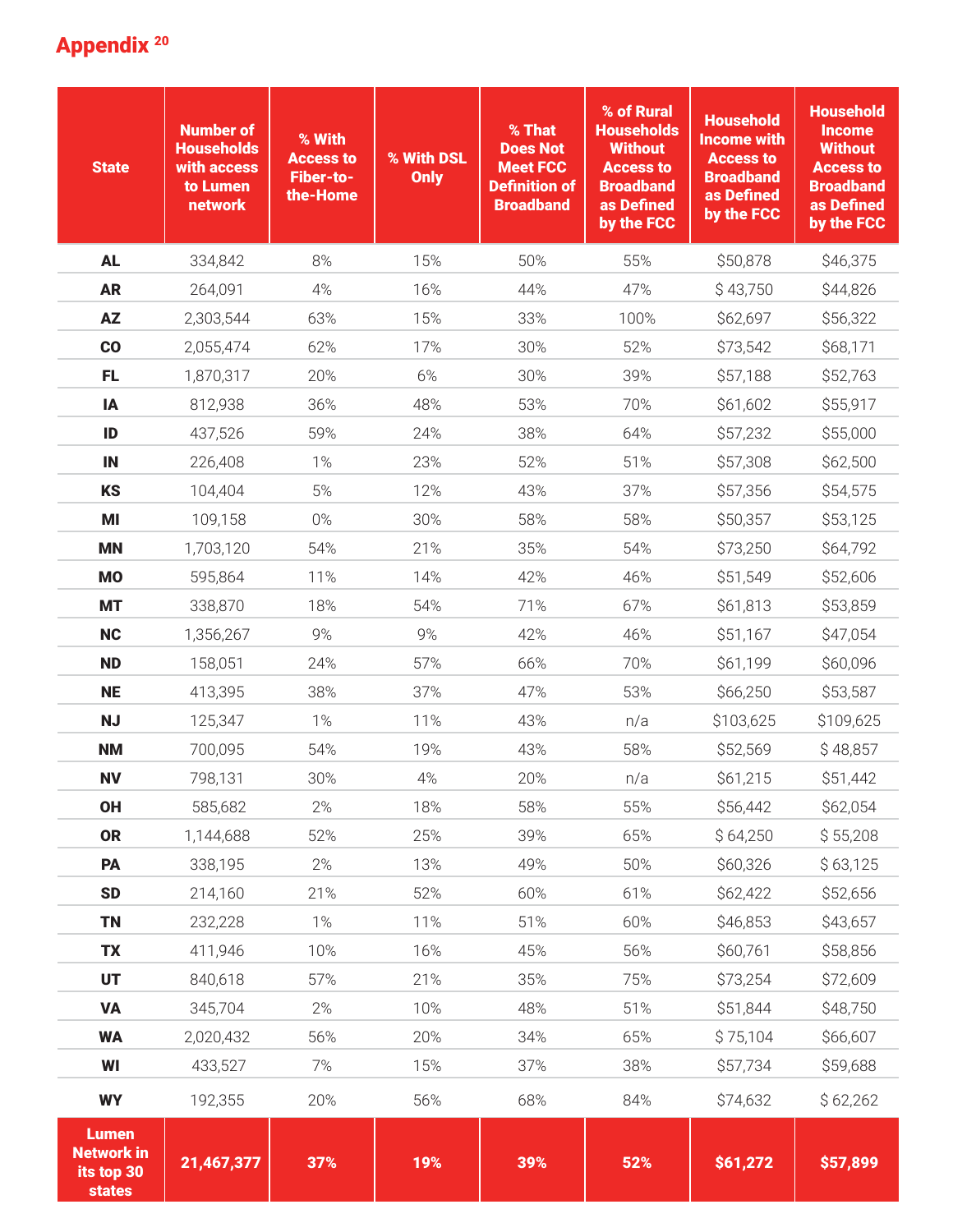### <span id="page-10-0"></span>Endnotes

- [1](#page-1-0) Throughout the report, when we refer to "footprint," we refer to Lumen's service area in states in which the company has more than 100,000 households in its service area.
- [2](#page-1-0) The figures in this report are from June 2020 Form 477 data reported by Lumen to the FCC. However, it is probable that this data overestimates the buildout and speed of Lumen's broadband build-out. This is a result of the FCC's problematic Form 477 broadband deployment measurement method in which, if even one household in a census block has access to broadband service at a particular speed, the FCC considers the entire census block to have access to that speed. For example, FCC data showed 100 percent broadband access in Ferry County, WA. However, Microsoft estimates that same county's coverage at two percent. See Steve Lohr, New York Times, "The Digital Divide is Wider Than We Think," Dec. 4, 2018. https:// www.nytimes.com/2018/12/04/technology/digital-divide-us-fcc-microsoft.html The FCC acknowledged the many problems with its Form 477 data and took early steps to improve its data maps, adopting the Digital Opportunity Data Collection and new processes for data collection. See Federal Communications Commission, Report and Order and Second Further Notice of Proposed Rulemaking, WC Docket No. 19-195, WC Docket No. 11-10 (Rel. Aug. 6, 2019). https://ecfsapi.fcc.gov/ file/080629599705/FCC-19-79A1.pdf The idea behind the Order was correct -- the FCC's maps are bad -- but the FCC's plans in this Order are insufficient, incomplete, and confused.
- [3](#page-2-0) CTC Technology, "Mobile Broadband Service is Not an Adequate Substitute for Wireline," CTC Technology, October 2017. https://www.ctcnet.us/wp-content/uploads/2017/10/CTC-Mobile-Broadband-White-Paper-final-20171004.pdf
- [4](#page-2-0) Federal Communications Commission, "Internet Access Services: Status as of December 31, 2018." https://docs.fcc.gov/public/attachments/DOC-366980A1.pdf
- [5](#page-2-0) Pew Research Center, "Mobile Technology and Home Broadband 2021," 6/3/2021. https://www.pewresearch.org/internet/2021/06/03/mobile-technology-and-home-broadband-2021/
- [6](#page-2-0) Fier, Donna; Todd, Richard; Weyerauch, Kent. "The digital divide in Indian Country" Federal Reserve Bank of Minneapolis. 1/7/2019. https://www.minneapolisfed.org/article/2019/the-digital-divide-in-indian-country
- [7](#page-3-0) Robuck, Mike. "CenturyLink rebrands as Lumen Technologies" FierceTelecom. 9/14/2020. https://www. fiercetelecom.com/telecom/centurylink-rebrands-re-defines-enterprise-sector-as-lumen-technology
- [8](#page-3-0) Lumen quarterly earnings reports available at https://ir.lumen.com
- [9](#page-3-0) Hardesty, Linda. "CenturyLink scored billions in CAF II funds, eyes the next giveaway: RDOF" FierceTelecom. 1/27/2020. https://www.fiercetelecom.com/operators/centurylink-scored-billions-caf-ii-fundseyes-next-giveaway-rbof
- [10](#page-3-0) Robuck, Mike. "Lumen execs: Fiber builds a bigger bang for the buck than RDOF" FierceTelecom. 2/11/2021. https://www.fiercetelecom.com/telecom/lumen-execs-fiber-builds-a-bigger-bang-for-buckthan-rdof
- [11](#page-3-0) CWA records.
- [12](#page-4-0) U.S. Census, "Poverty Rates Higher, Median Household Income Lower in Rural Counties Than in Urban Areas," December 6, 2018. https://www.census.gov/library/stories/2018/12/differences-in-incomegrowth-across-united-states-counties.html
- [13](#page-4-0) Census Block Group data on income applied to the Census Block to match 477 data and have continuity with network and county divisions.
- [14](#page-6-0) Customer Interview conducted on June 1, 2021 by National Digital Inclusion Alliance
- [15](#page-7-0) Allen, Jaclyn. "Douglas County neighborhood can't get faster internet" Denver7. 8/18/2020. https:// www.thedenverchannel.com/news/contact-denver7/douglas-county-neighborhood-cant-get-faster-internet